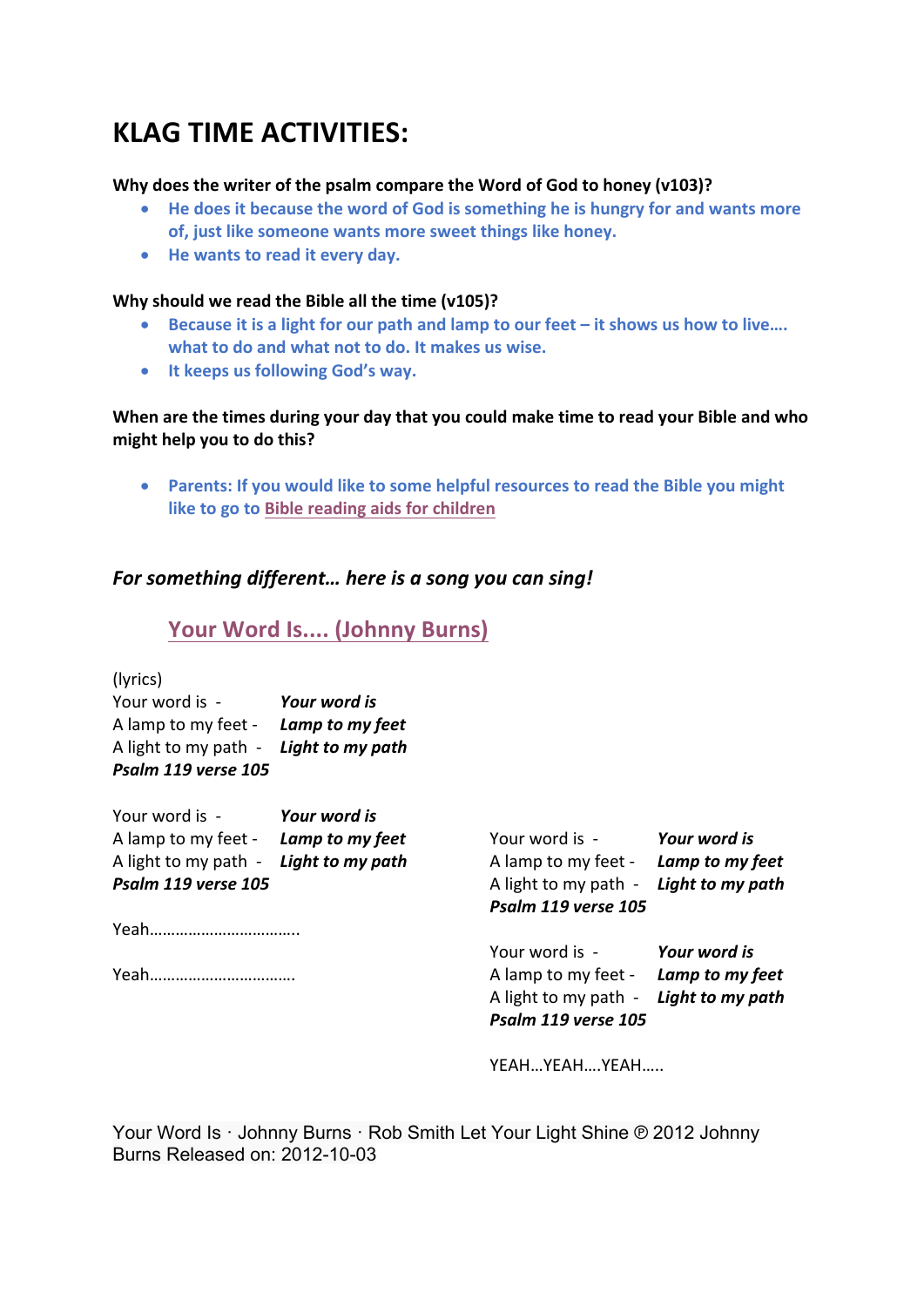## *Want to try some cooking? Here's some suggestions…*

## **HONEY POP CORN BALLS**

- *REP TIME:* **15 MINUTES**
- *COOK TIME:* **5 MINUTES**
- *TOTAL TIME:* **15 MINUTES**
- *YIELD:* **14 -18 POPCORN BALLS**
	- INGREDIENTS: 6 cups popcorn (I used Kettle Brand Sea Salt Popcorn)
	- $\bullet$  4 tablespoons (1/4 cup) honey

## **INSTRUCTIONS**

- 1. Place popcorn in a large mixing bowl. Set aside.
- 2. Heat honey in a small saucepan over medium-high heat until it reaches a simmer, stirring occasionally. Let the honey simmer for 1 minute without stirring. Then immediately remove from heat and drizzle the honey over the popcorn. Toss to combine until the popcorn is evenly coated with the honey.
- 3. Transfer the popcorn to the freezer. Let it chill for 5-15 minutes until the honey is chilled and cool to the touch. Remove from the freezer.
- 4. Shape the popcorn into small balls using a large ice cream scoop or a (1/4 cup) measuring cup, or by simply shaping the popcorn into balls with your hands. (It may help to grease your hands with cooking spray.) Place the popcorn balls on a parchmentlined baking sheet. If desired, stick a bamboo skewer or a popsicle stick into the center of the popcorn ball. Let cool to room temperature.
- 5. Serve immediately or store in a sealed container for up to 1 week

## **HEALTHY LCM BAR**

### **Ingredients**

- 4 cups (120g) rice bubbles (or any puffed rice)
- $\cdot$  1/2 cup (170g) honey
- 1/3 cup (70g) coconut oil, melted
- sprinkles or 100s and 1000s

## **Instructions**

- 1. Grease and line a 20cm X 20cm square cake tin with baking paper.
	- 2. Place the rice bubbles, honey, coconut oil and sprinkles into a bowl and mix together really well (the rice bubbles should all be coated with the honey and coconut oil).
	- 3. Spoon the mixture into the prepared tin and press down firmly (see notes). Add extra sprinkles.
	- 4. Place into the fridge for 2-3 hours or overnight. Cut into slices straight from the fridge (with the slice still in the tin). Store in the fridge for up to 5 days (or freeze for up to 1 month). Serve straight from the fridge (see notes).